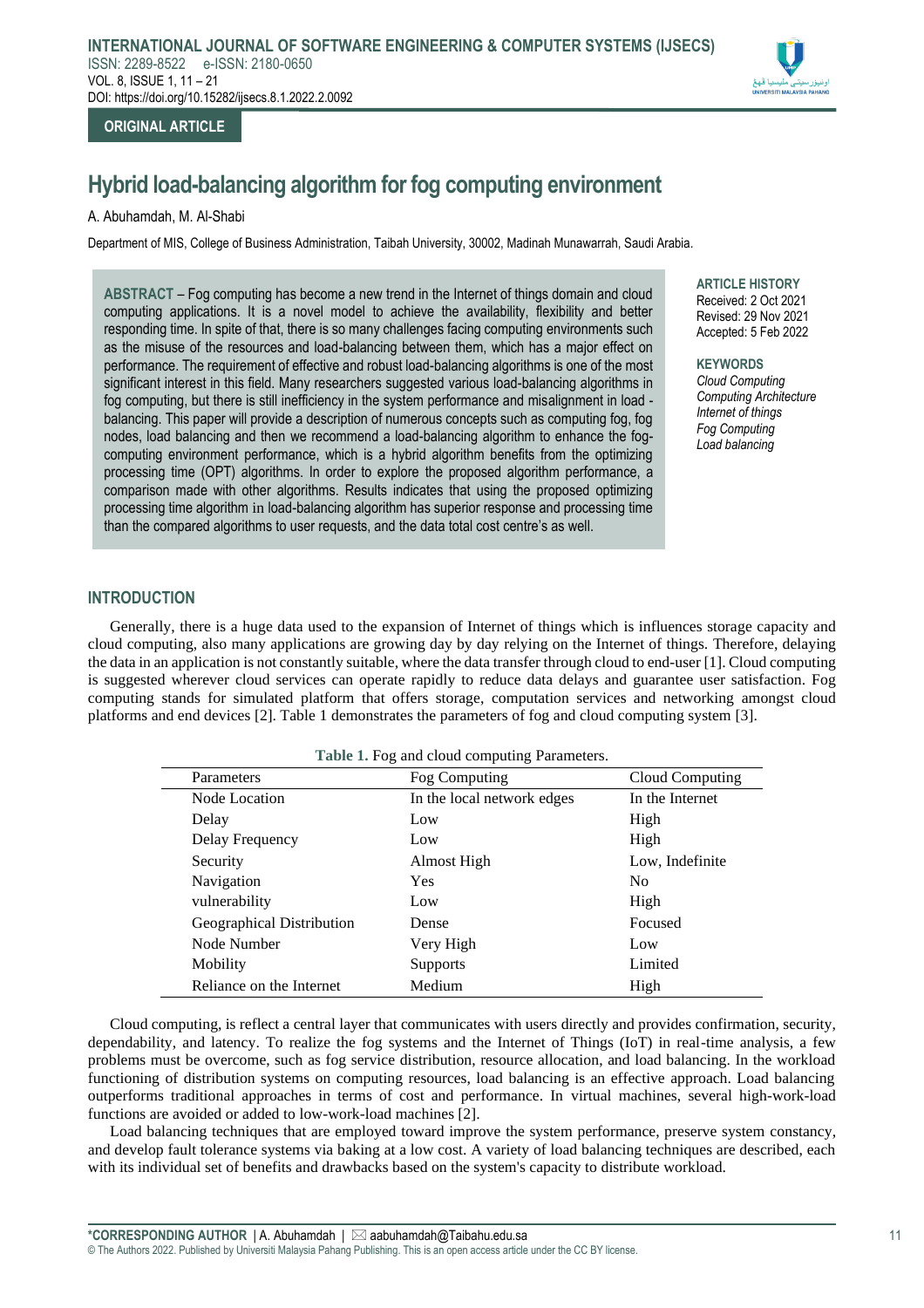Load balancing is a strategy for dividing a workload among numerous computing resources such as computers, hard drives, and networks. This fair distribution of client request resources is attempted to achieve within the best possible to ensure proper resource usage. It also aims to fix the problem of each processor in the system and each node in the network having to share the same amount of workload that is assigned to them. It can be accomplished with the use of appropriate hardware or software, such as a multilayer or domain name system process. Backup plan simply in case the system fails a tiny amount, assuring system stability, throughput, reaction time, minimal latency, minimum network delay, execution time, low overhead, low delay, and scalability are the important characteristics that create effective load balancing [1-3]. A load balancing technique may evenly distribute load across all virtual machines. Within the fog layer, it has become necessary to distribute all workload fairly and equitably across the existing VMs within the segment. Many load balancing approaches for fog computing have been presented so far.

We shall examine and explain various fundamental topics in this work, including computing fog, fog nodes, load balancing to propose a load-balancing algorithm that relay on optimizing processing time (OPT) algorithm in order to improve the performance with efficient manner in a fog-computing environment by using three parameters: the processor speed, the allotted load of the Virtual Machine (VM), and the network bandwidth.

The paper is prepared as follows: Section 2 discuss related studies on distinction among fog computing, cloud computing, Fog Computing Architecture and Load Balancing. Section 3 present the implementation design. Section 4 presents the experiments with results. Section 5 present the conclusion of this work.

### **RELATED WORK**

In this section, we will present the Fog Computing, fog node concepts, Fog Computing Architecture, Load Balancing and related studies.

#### **Fog Computing**

Traditional computer paradigms, such as cloud computing, are incapable of processing enormous amounts of data [4]. There is a vast amount of information using 50 billion devices linked to the Internet (according to Cisco estimations). With the recent expansion of IoT-related services such as eHealth, smart cities, industrial scenarios, and smart transportation systems, privacy gaps, significant communication delays, and linked network traffic loads that connect cloud computing to end-users for unforeseen aims have emerged [5].

These are some of the issues that have an impact on cloud computing performance. To discuss some of the limits of cloud computing and to carry cloud service characteristics nearer to "Things," such as vehicles, mobile phones, embedded systems, and sensors.

The scientific community has proposed the fog computing notion [6], which is considered as a platform that brings cloud computing closer to end-users. Cisco [6] coined the term "fog," which has a similar meaning to real-life fog. Clouds rise higher in the sky when fog is closer to the ground, and fog computing leverages this perception once the virtual fog platform is placed nearer to end users, merely among their devices and the cloud. Another description of fog computing is "computing at the network edge," which enables the transmission of new services and applications designed expressly for the Internet's future [7].

Bonomi et al. [6] provide a better description for fog computing, assuming that fog computing is not restricted to the network edge. It was, however, a platform that provided networking virtually, storage, and computations between traditional cloud computing data centers and end devices.

Fog and Edge computing are sometimes conflated. Fog computing is hierarchical, with applications running in a multilayer architecture that connects/interconnects software and hardware processes, allowing for active reconfiguration of a wide range of applications while sending services and performing intelligent computing. However, edge computing is restricted to a little peripheral devices and creates a direct transmission service as well as managing unique applications in a set logic location. In addition to networking and compute, fog computing may deal with data-processing control, storage, and acceleration [3], [8].

To distinguish fog computing from other computing standards, when using a fog computing service, an IoT client or smart end-device must use some of the following capabilities [4], [9]:

- Low latency and contextual location awareness: Fog computing achieves the lowest feasible latency by being aware of fog node latency costs for interacting with other nodes as well as their logical location in the overall system context. Fog computing, which enables and links rich services at the network edge, requires low latency in applications. Fog nodes can evaluate and respond to information faster than cloud service or centralized data center as they are often co-located with smart user devices [10].
- Geographical distribution: Fog computing provides services to geographically identifiable, distributed deployments, as opposed to a more centralized cloud. Fog computing will be important in providing high-quality spilling services to moving vehicles thru strategically located access points and proxies beside railways and highways.
- Heterogeneity: Fog computing facilitates the processing and gathering of a wide range of data from a variety of network connections.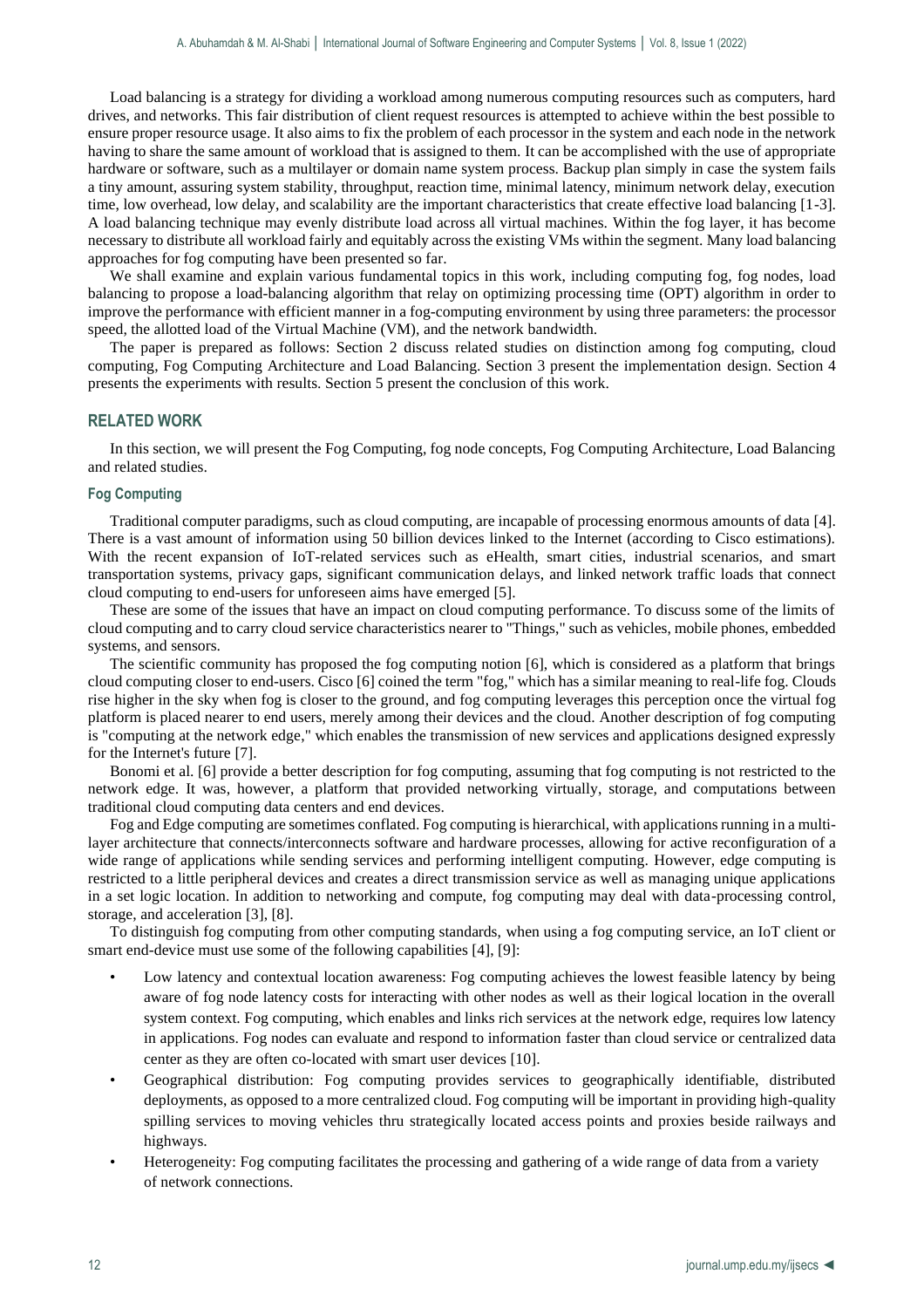- Federation and interoperability: Certain services demand the collaboration of numerous providers, therefore services must be unified across domains and fog computing components must be compatible.
- Real-time interactions: As an alternative of batch processing, real-time interactions are used in fog computing applications.
- Fog-node clusters, federated agility, and scalability: At the cluster or cluster-of-clusters level, fog computing is naturally adaptive, with network condition variations, data-load changes, resource pooling, and elastic compute support to name a little adaptive functions provided.
- Wireless access dominates: In wireless IoT access networks, the fog system is prominent. Although fog computing is commonly consumed in wired systems, where huge number of IoT wireless sensors necessitate distributed computation and analytics.
- Mobility support: Supporting mobility methods such as the locator/ID separation protocol, which decouples identifying the host from location, necessitates the use of a distributed directory system, which is required for a variety of fog computing applications that require straight mobile devices communication.

## **Revisiting fog node concepts**

In recent researches that fall into the first group, there is a diversity of viewpoints including the suggestion that the manufacturer direct it [11], [12], Smart Gateway [13], eHealth services [14], and fog nodes helping as storage spaces in data networks based on data [15]. The second category involves with fog computing [16], which proposes a system comprising of three layers as well as cloud data centers, fog nodes spread around the edges of the network, and hardware devices as endpoints [17], [18]. The relevant within the second group also invests in the reality that categorizing apps into several levels, and raw data obtained by sensors is assembled and processed via edge devices. Figures 1 and 2 illustrate instances of the two categories to help with comprehension.



**Figure 1.** Fog node processing sensor's data.



**Figure 2.** Fog node aggregating IT capacities of edge devices.

Figures 1 and 2 depict a smart city platform with a number of bus stops fitted out with fog nodes, which are created as mini-clouds and feature at minimum one server with processing competences. By assuming that a smart city stand has a large number of bus stations that are fed by fog nodes, which are small clouds with at least one processing server. The bus station is likely to be one of the initial group of fog nodes in Figure 1; in a fog environment, edge devices are unable to send data. When we say "maker/consumer", we mean that each bus station is capable to management and supervision a particular area through numerous motors and sensors). Each sensor, for example, may measure or gather a certain type of data (temperature and the number of cars and trucks found out), and sensors relay data to a fog node for processing, which used to be on trucks or bus stations.

Let's say the main purpose of this processing is to alert municipal management about a large number of trucks, autos, and vehicles in a specific area of the country.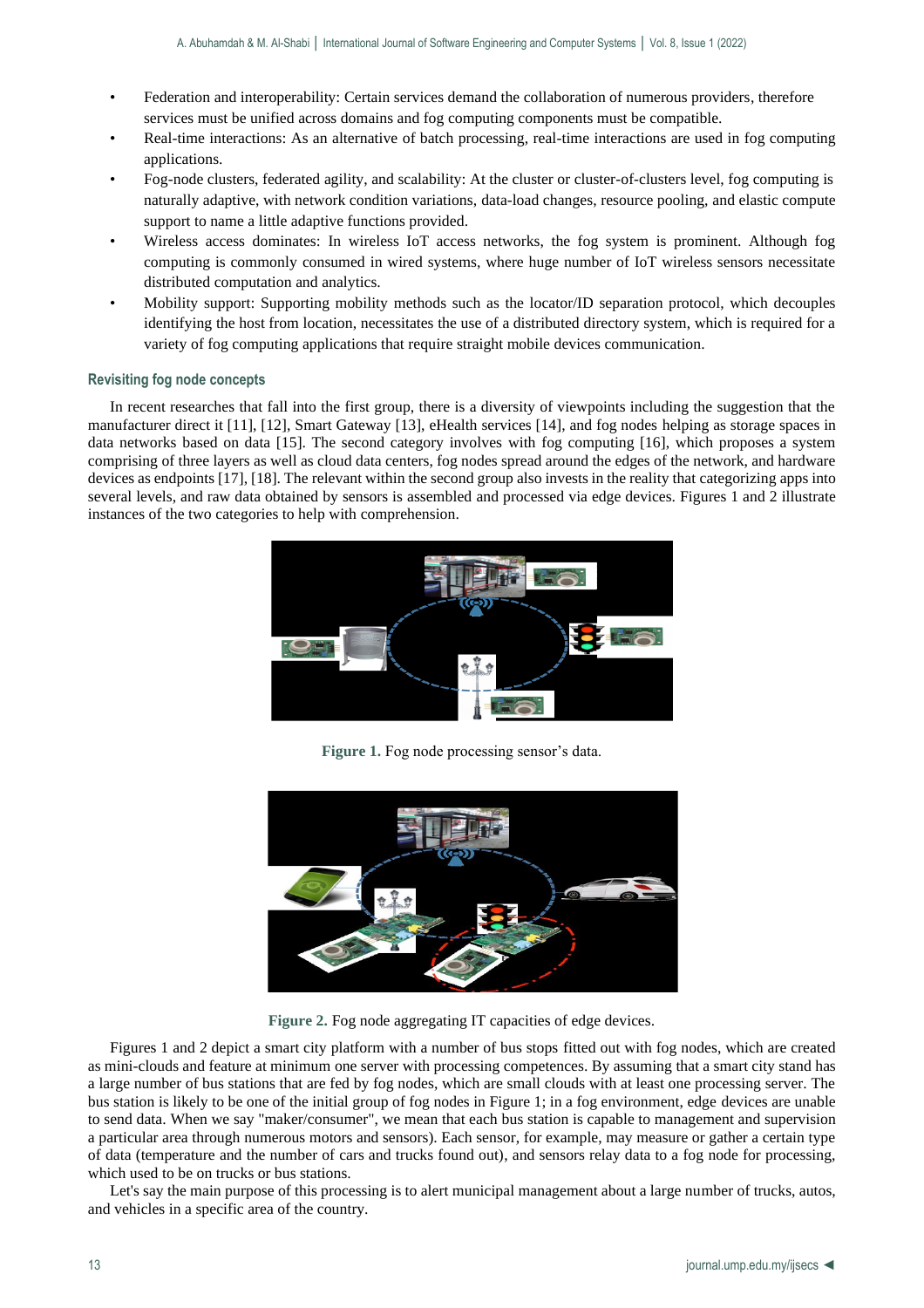Figure 2 shows the next group, which comprises a sensor connected to a mobile phone, a vehicle, and compute board, all of which include processing capabilities in addition to sensing capabilities (where in these devices and vehicles we assume that they have a temperature sensor). The data would be generated, processed, and sent to the fog node's little cloud at this point. Fog node gathers and interprets sensor data as well as edge device IT capabilities. The most significant component that the two fog node groupings are constructed on, we would argue, is the sort of edge device capabilities.

According to certain studies, site fog nodes should be placed in high-capability equipment like routers or smart gateways. The gateway is likely to act as a middleman among sensors that associated to the Internet and human body, collecting data from the sensors, performing several protocol transformations, and providing data gathering, purification, and dimensionality reduction to the fog node [13], [19], [20].

Researchers propose that the previous gateway transform be improved so that it can process data from an ECG (Electrocardiogram) device [14]. Researchers suggest and propose a novel method known as a smart getaway, which is capable of processing IoT data such as sounds and video and sending it to the cloud over the internet [13]. This method is suggested for locating a new center capable of boosting source estimation and oversight careers. Fog computing is founded by the idea of creating a unique link between cloud resources and edge devices that isn't reliant on a specific device [6], [16], [21], [22].

In the Smart city, it is suggested that the three fog computing layers be used to analyze and process the huge amount of data [17]. Each fog layer has its own name, therefore the first layer for intermediate computing nodes, the second layer for edge computing nodes, and the third layer for cloud computing nodes (or lowest fog layer). Each fog layer is made up of diverse pieces of equipment, such as computers with intermediate processing capability, small computing nodes, and sensors with only sensing capabilities [17].

Aside from offering computation, storage and application services, the fog layer refers to edge devices like cameras and sensors, and the fog layer is operated at edge devices like network routers. The types of fog nodes that we previously discussed, the type that is "dumb" by its edge devices and be capable to only produce data, and the form that is "smart" by its edge devices be able to generate data and reprocess it, while we do not anticipate to reach the required expectation in the future.

To construct services, we'll need to tap into a distinct set of resources that don't exist in the prior groups to provide more processing and storage capacity. We can use a number of strategies, including a resource management plan and anticipated services. For example, we can acquire computing skills in environmental problems or disasters like earthquakes by enlisting the help of volunteers, such as vehicles stationed near the disaster site or people who can deal emergency personnel in their smart phone resources in case they are near and their phone is linked to the grid [23], [24]. As a result, increasing the processing capacity of edge devices will not suffice to handle extremely demanding scenarios, and we will need to design new approaches. These concepts add to the difficulty of the overall system, which necessitates mutual as well as standardized abstractions of diverse edge devices.

#### **Fog Computing Architecture**

In this section, we'll go over why the Fog Computing paradigm is vital, as well as its key functions in providing IoT services in real time. We also highlighted the premium and valuable architecture, as well as its essential components and qualities.

Fog Computing [25] is a computing platform with wireless distribution that allows a collection of shared resources at the IoT gateway level in a specific place to accomplish sophisticated latency-sensitive activities. According to another description [26], fog computing is architecture of horizontal system that extends storage, control, compute, and networking capabilities closer to users beside a cloud-to-device continuum. Whereas under the first definition, processing and storage capabilities are distributed across a large number of IoT devices that are placed alongside layer devices. The fundamental impetus for the creation of (fc) was the crucial necessity to develop and decrease the processing and analysis time of data acquired in the cloud platform, as stated in the second description. As a result, the answer is more appropriate, and the decision-making process is aided. The parts of the fog computing model (i.e. storage, computation, and networking) are fog nodes, and the fog computing model exist in the device layer and the cloud. Figure 3 demonstrates the Fog Computing paradigm's high-level architecture, demonstrating in what way a collection of heterogeneous IoT devices be able to use fog computing to connect through a cloud platform.



**Figure 3.** A high level architecture of Fog Computing model [27].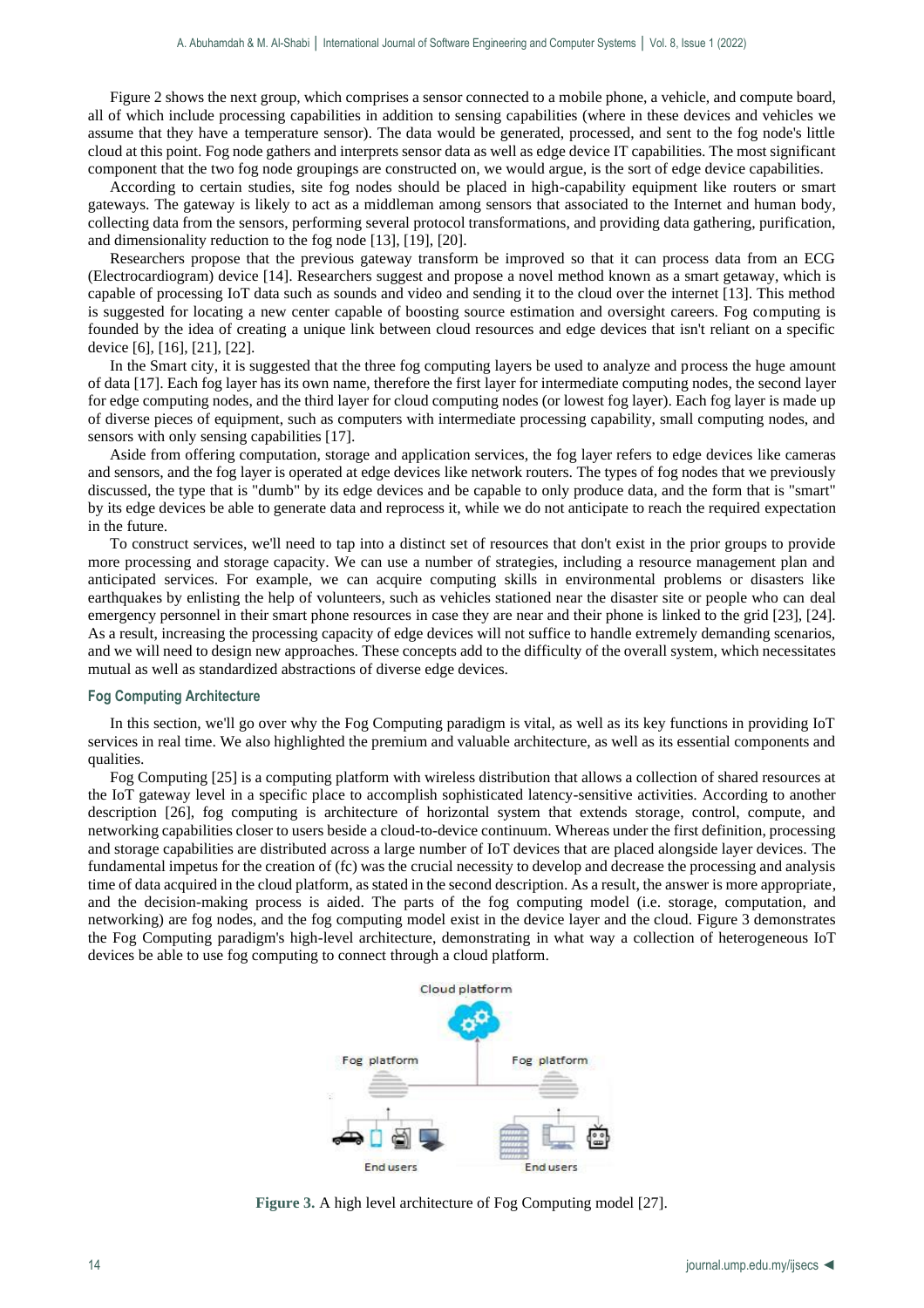#### **Load Balancing**

Load balancing in a fog system allows for an even allocation of burden across resources, with the goal of continuing to deliver services even if a service component fails. It is performed by the provisioning and de-provisioning of application instances, as well as the efficient utilization of resources. Fog computing requires an effective load balancing solution to boost application performance and network efficiency since data centers procure variation across hosts and disclose unique traffic characteristics [28].

Load balancing as a mechanism spreads the workload across multiple resources to avoid any overflow or under-load on resources. Load balancing, which distributes the load over many resources, can be done in both physical and software environments [29]. Throughput maximization, reaction time minimization, and traffic optimization are some of the objectives of load balancing. Other objective of load balancing include resource consumption optimization on the server side, request processing time reduction, and distributed environment scalability improvement [30].

Load balancing in fog networks can take many forms, including static, dynamic, or a combination of the two. Because user behavior is unpredictable and static load balancing methods are not always effective in the network, where the rule should be coded in the load balancer using static methods that include primary system information.

Furthermore, since of the dynamic load distribution depending on the pattern defined in the load balancer, dynamic approaches outperform static methods [31]. Dynamic load-balancing mechanisms use specific policies to apply the present system state to the end, such as [32]:

- Transfer: This specifies the conditions in which a job must be relocated from one node to another. The transfer policy's arriving tasks are transferred or processed according to a determining rule depending on each node's workload. Task rescheduling and migration are addressed by the policy.
- Selection: This determines whether a task would be transmitted or not, as well as a few other factors such as the amount of overhead required for migration, task execution time, and total non-local system calls.
- Location: It identifies under-utilized nodes and assigns jobs to them. The accessibility of required services for job migration or rescheduling is verified on aimed nodes.
- Data: This policy collects all available data, including system nodes, which is then used by other policies to make decisions. This policy specifies when the data should be gathered.

The following are some of the links between various policies: Incoming tasks are grabbed by the transfer policy that determines whether or not they should be sent to a remote node to balance load. The job will be processed locally if it is not eligible to be moved. When a task's transfer policy indicates that it must be moved, the location policy is triggered to discover a remote node to complete a job. When a far partner cannot be discovered or the work cannot be transmitted to a remote node, the task is processed locally. The essential information for location and transfers is provided by the information policy to assist them in making a decision.

In Load Balancing, several criteria (or metrics) are essential to assess a load balancing mechanism and associate it to other mechanisms in order to determine which is superior and to recognize the benefits and drawbacks. Some qualitative paradigms are required for the metrics. Various qualitative measures, such as reaction time, cost, and energy, are utilized in articles. The following are the key metrics for load balancing in fog computing:

- Response time: is the time for a request (or task) needed to be accepted and for a server request to be responded to in a fog environment.
- Cost: The exchange of money for the performance of a desired action.
- Energy consumption: This refers to the amount of energy consumed by a fog network.
- An excellent load balancing technique can reduce energy consumption.
- Scalability: It demonstrates in what way the system be able to implement a load balancing technique through only a few hosts or machines.
- Security: This aspect of service ensures non-repudiation and confidentiality by requiring parties to authenticate each other and encrypting messages.
- Flexibility: Fog nodes that are always connected to a system pro tempore but leave on a regular basis. As a result, this technique must be flexible in order to reflect both newly joined nodes and node revocation.
- Resource utilization: This is the percentage of a cloud system's resources that are used to their full potential.
- Deadline: The most recent time a fog system service request can be performed.
- Processing time: The amount of time that the fog system need to reply (or response) to a service request.
- Reliability: refers to a fog network's capacity to fulfill its requests within a certain amount of time and under certain conditions.
- Throughput: The supreme requested service rate that the fog system able to process is referred as throughput.
- Availability: An increase in service requests or resource application that able to keep a computing system running smoothly, displaying its capabilities.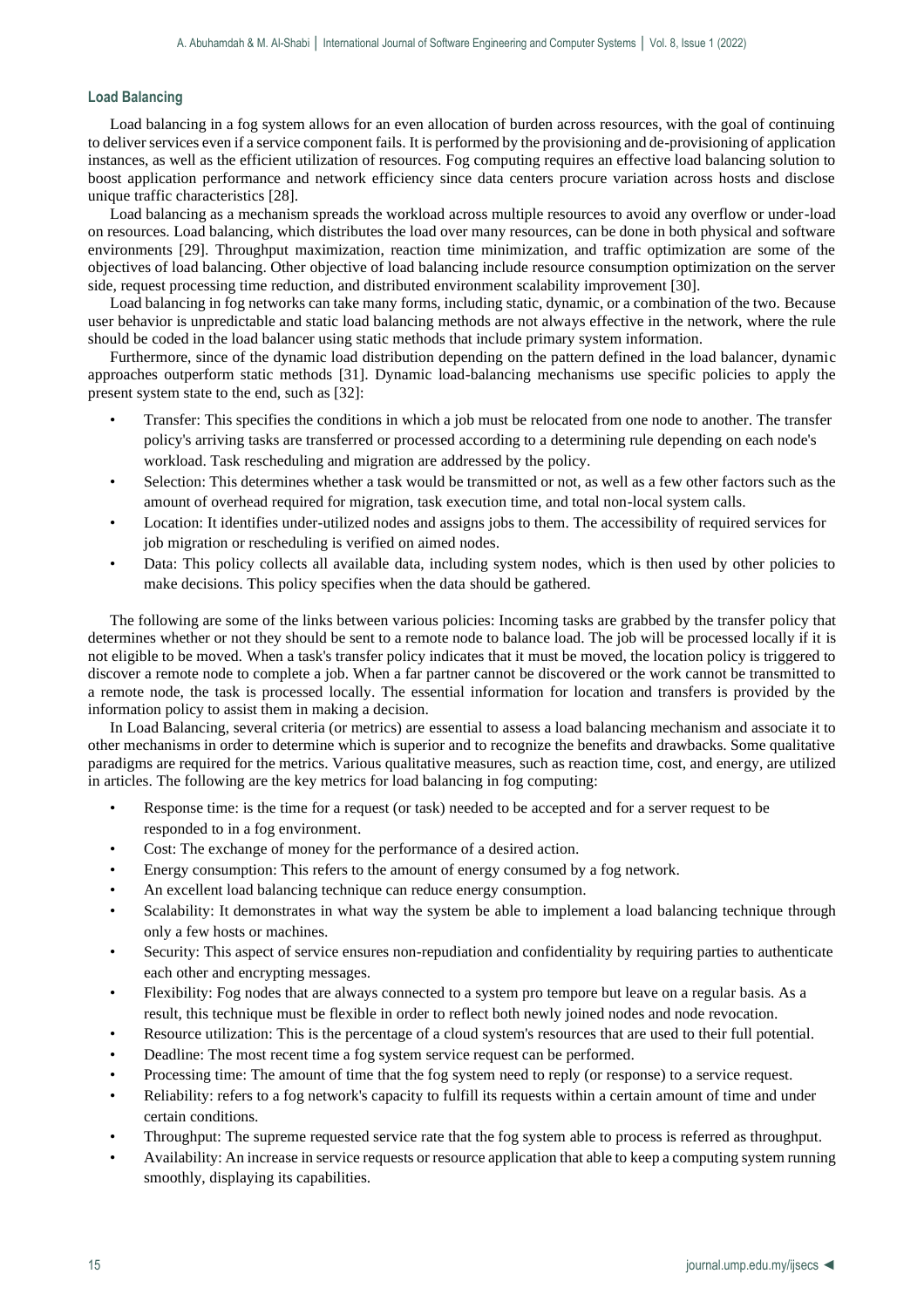#### **Load Balancing In Fog Computing**

Load balancing is consider as a challenge that involves distributing load among operators to optimize system performance. The load balancing technique on data centers is depicted in Figure 4.



**Figure 4.** Data Centers Load-Balancing Mechanism.

In Figure 4, end users send demands to data centers, which the data center supervise routes to the right server, and the load balancing process efficiently distributes the demands among established Virtual Machines [2], [33], [34].

#### **Related Studies**

In fog computing, various load balancing approaches have been suggested, with only a handful achieving good results.

The authors present an OLBA framework for Load Balancing in Fog Computing Environments in [35], which balances the load between fog devices while optimizing QoS variables including turnaround resource utilization, latency, and delay parameter. That method finds the local best using the Particle Swarm Optimization (PSO) technology, then matches all of them to discover the final global best solution. A study with recognized approaches such as FCFS, Max Min, and SJF approaches is also conducted by comparing the results to gain a better understanding of the load balancing mechanism in Fog Computing.

The authors of [36] present a dependable scheduling method for assigning client requests to Cloud-Fog environments' resources. By classifying needs as real-time, important, or time tolerant, the Load Balanced Service Scheduling Method or Approach (LBSSA) handles load balancing across resources while allocating requests. In their load balancing operations, they used a variety of methods, including the quantity of computing resources, resource use, load balance adjustment, and running time.

To solve the resource management problem, the authors of [37] suggested a modification to deal with heterogeneity on two distributed load balancing algorithms. Evaluating the performance done by a basic setting, where undertake various sensitivity tests in relation to the aspects that generate infrastructure heterogeneity, as well as in a real-world smart city scenario.

The authors of [38] suggested a modern approach for load stabilizing in a fog computing environment. They and study the load balancing process and use a load balancing algorithm. In their load balancing assignments, they employed Active Virtual Machine Load Balancing Algorithms, Round Robin, Throttled, and Particle Swarm Optimization (PSO).

In [10], authors introduces a novel load balancing algorithm Abbreviation of the first task (MSJF) for regulating the load across many Virtual Machines (VMs) on Fog servers. A lot of factors influence the algorithm's level (e.g. processing time and Response time).

The authors in [39] explain how to employ an ant colony method for cloud load balancing that is time-efficient and threshold-approved. A hybrid of two scheduling techniques. The survey has created an Ant Colony Mixture Increases Efficiency System with a threshold applied Load Balancer algorithm. A virtual machine was chosen using the suggested Threshold-based ACO technique. They looked into whether or not work allocation to the specified virtual machine is smaller than the criterion in this paper.

The authors suggest a metaheuristic using virtual machine job migration method for cloud load balancing utilizing a high-efficiency particle swarm approach in [40]. The suggested method detects excessive burden on some virtual machines (VM) in a cloud computing environment and distributes the task to other machines. The purpose of cost functions is to simulate the actual cost of task transfer. To identify overloaded VM, the VM task migration technique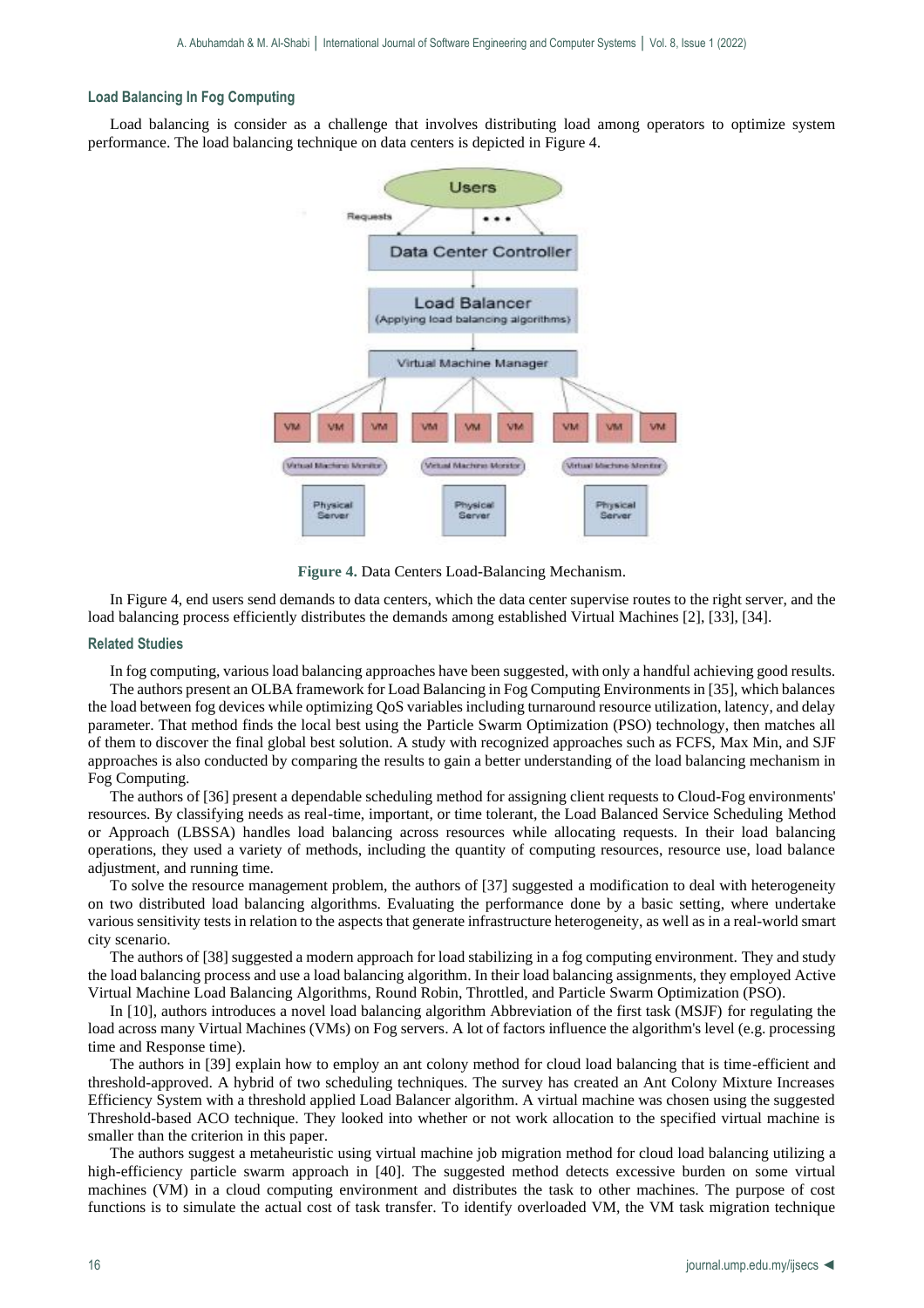employs an ineffective discriminate function. A novel discriminating function has been proposed in this research to identify actual overloaded VM. To find effective job migration techniques, they propose a particle swarm optimization (PSO) method.

A multilayer structure was employed to allocate resources in [41]. In this model, load balancing techniques like genetic algorithms, round robin, and throttle were employed to create packing techniques and allocate resources.

In [42], the authors suggested original load balancing strategy for verifying edge data centers and discovering lightly laden data centers for task distribution. The strategy boosted load balancing efficiency while also ensuring security by validating target data centers, according to the findings.

#### **IMPLEMENTATION (THE PROPOSED ALGORITHM OPTIMIZING PROCESSING TIME (OPT))**

The load balancing method works by first calculating the total demand on the CPU, memory, and network. Second, by examining how the nodes interact with one another, assessing load, and comparing nature, we can determine their fitness as a system. Finally, the load balancer should not be a single point of failure. It has become a need as the internet's popularity grows owing to increased usage of social networking websites, massive databases, and E-Commerce, which is causing many businesses to rely on it on a regular basis, requiring high bandwidth. It is referred to as a server farm since it serves a single Internet service from several servers. In a fog environment, our suggested method would address challenges such as latency, bandwidth, deadlines, and resource availability.

This is a new algorithm that will be used prior to the work being sent to the servers. It is planned by using three parameters: the processor speed, the allotted load of the Virtual Machine (VM), and the network bandwidth. Where it saves the current number of requests assigned to each VM as well as information in each VM of the system. When a request comes in for scheduling, the suggested method identifies the machine with the least load, and if there are multiple machines with the least load, it identifies the first one using the proposed load balancing technique with Fuzzy logic. This new proposal method called Optimizing Processing Time (OPT). In this paper, a fog-based load balancing method that achieves the best latency, resource usage, and processing time in the Virtual Machine (VM) environment is proposed.

We adopt fuzzy logic in this study for a variety of reasons, including its ease of use and naturalness. Its benefits include the ability to deal with imprecise data, ease of understanding, flexibility, and the ability to represent nonlinear functions [43], [44]. Fuzzy inference is a technique for producing a mapping between input and output using fuzzy logic. It provides a foundation for making choices or recognizing patterns through the mapping route.

The fuzzifier in this work turns each VM's inputs into a single output. To demonstrate the process workflow, we utilize fuzzy logic with three inputs: processor speed, allocated load in VM, and bandwidth. The goal is to achieve the highest achievable value in order to balance the system's load. The three parameters are used as input to the fuzzifier, and the balanced load is a measure for these parameters to get the result. This algorithm has determined the most effective VM for processing client requests. When a job arrives at the job manager, it is scheduled to the best machine for the job based on the data categorization. If the data is large, it necessity to be controlled in cloud computing and delivered to the data center; else will be guided to the fog. If it is busy, or in the middle, according to the stability and statuary of the fog. The following algorithm 1 (Optimal Processing Time (OPT)) will be used to determine it.

| Algorithm 1: Optimal Processing Time (OPT)    |  |  |
|-----------------------------------------------|--|--|
| Input:                                        |  |  |
| Fog Node (F0n);                               |  |  |
| Fog Capacity (F0c);                           |  |  |
| Current Load (C01);                           |  |  |
| Over Load (H01).                              |  |  |
| VARIABLE: Offload Value (F0v);                |  |  |
| Load To Share (L0s);                          |  |  |
| Tasks Queue(q0).                              |  |  |
| Output:                                       |  |  |
| List Of Nodes= $(Fon, L0s)$ ;                 |  |  |
| Having (L0sSH01).                             |  |  |
| Initialization:                               |  |  |
| F0n=µ ; F0c=µ ; C01=µ ;Н01=µ ;F0v=µ ; L0s=µ . |  |  |
| Result:                                       |  |  |
| Distribution the Outedaad converts an fam     |  |  |

Distribution the Overload requests on fogs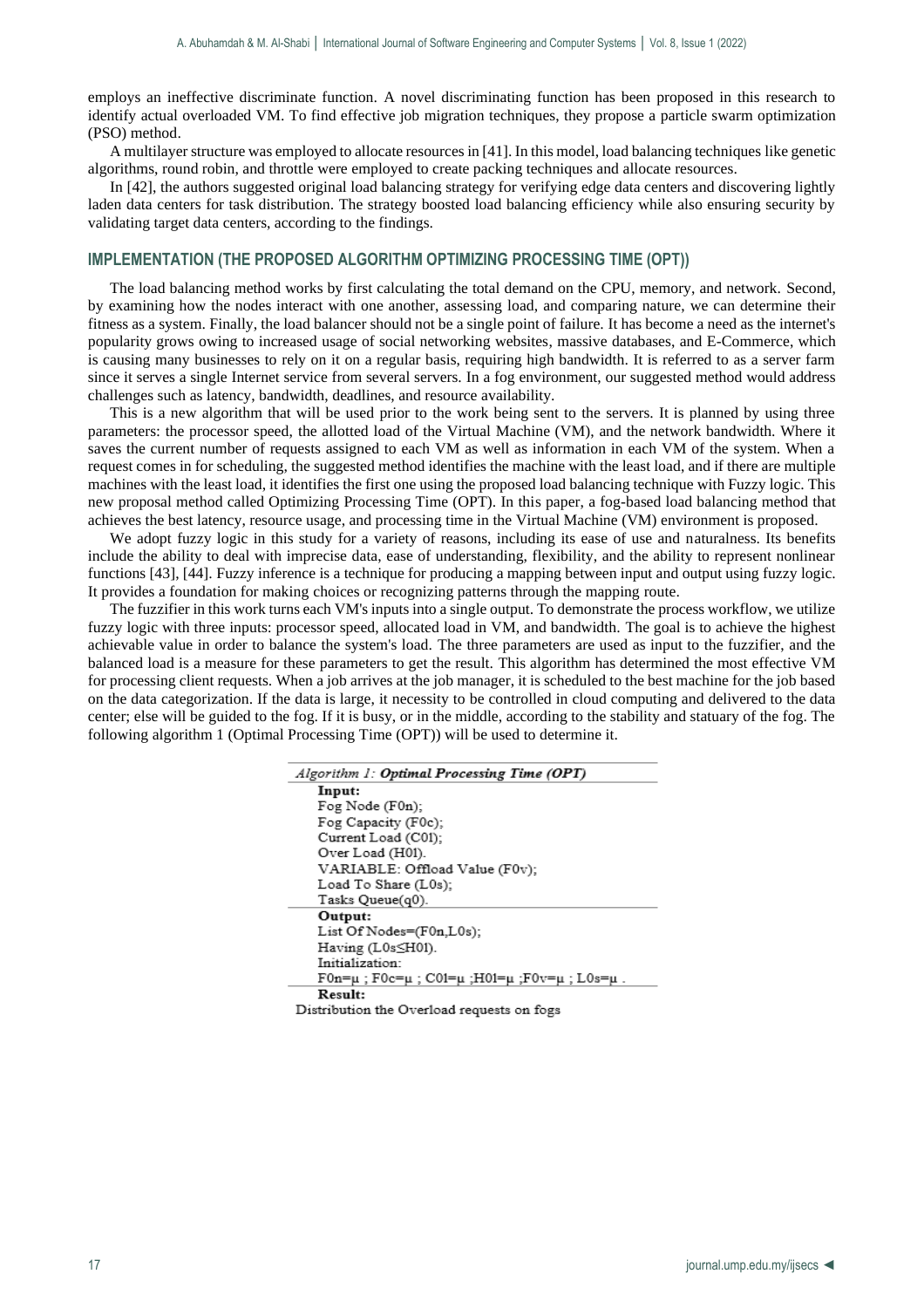

# **EXPERIMENTAL RESULTS**

In this section, we will verify the proposed Optimizing Processing Time (OPT) theoretical outcomes by an evaluation prepared between the results for the proposed algorithm and other algorithms results for response time and resource utilization. Also, analyzing the performance of three VM load balancing algorithm by our experimental results .The results obtained by using matlab R2014a and connecting this with iFogSim to find out the best resource to the request. To apply two loads, we adapted the average number of users and the time of Peak Hours and in each data Base (User) base. The number and the speed of the central processing units are alike for all of the actual Hosts.

In order to assess our algorithm's progress and effectiveness, a comparison made between the proposed algorithm and the First Come First Serve (FCFS) algorithm and Priority algorithm. The average response time (which is the time among sending a request and getting a response) and the average processing time (which is the time it takes to complete a task) are the two metrics used. To increase overall performance, both the average response time and the average processing time should be reduced [45]. Figure 5 depicts the response time contrast, whereas Figure 6 depicts the processing time comparison.



**Figure 5.** The response time in the algorithms.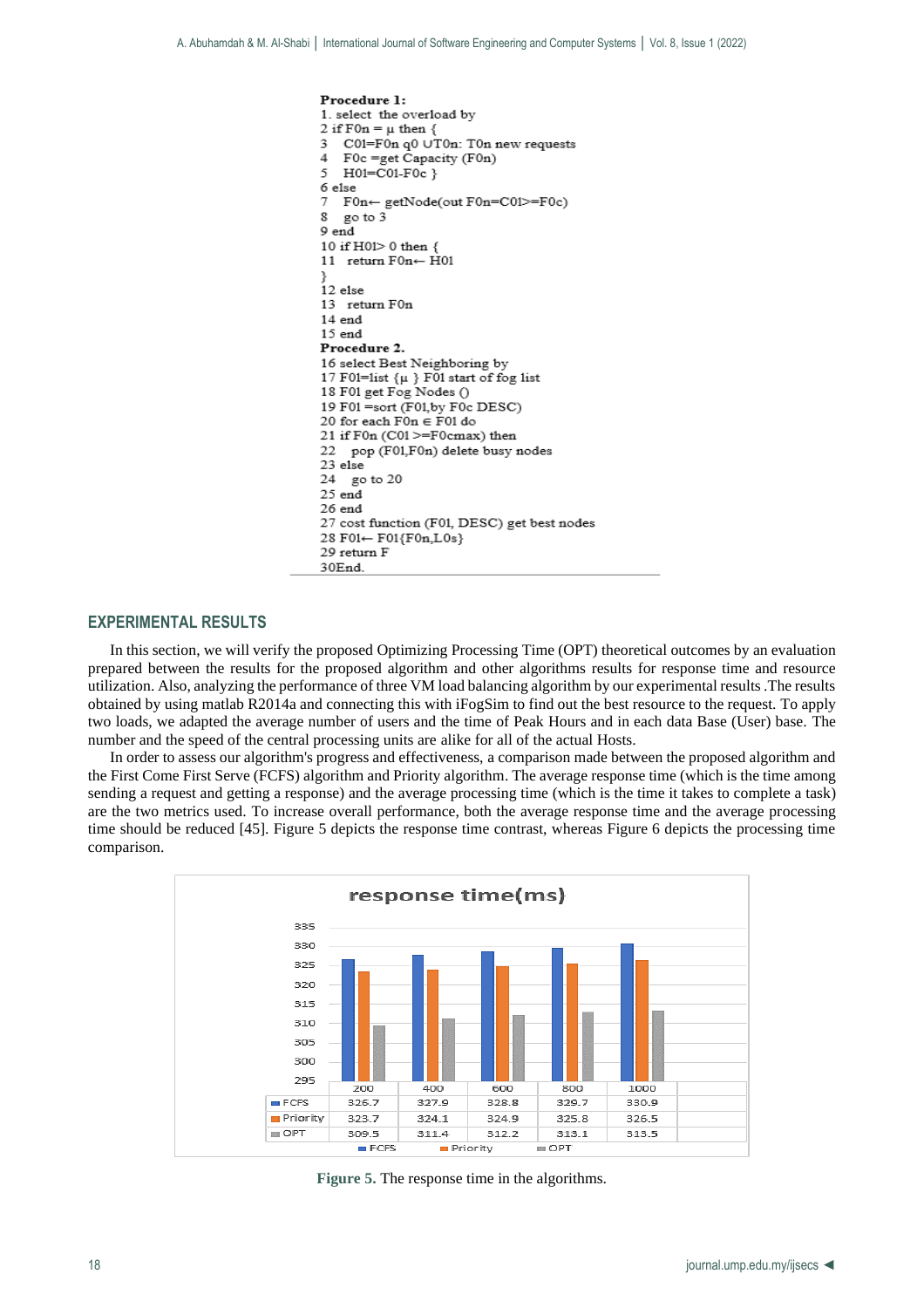

**Figure 6.** The processing time in algorithms.

Figure 5 shows , that the results execution clarify that the Optimizing Processing Time (OPT) algorithm has the best response time than the First Come First Serve (FCFS) and Priority algorithms, meanwhile, FCFS and Priority algorithms have similar outcomes. We can notice that the response time is very fast and does not exceed 310 ms when the number of tasks was 200, while the value is more than 320 ms for the Priority algorithm and more than 325 for the FCFS algorithm. With the increase in the number of tasks at 400, 800 and to 1000, the response speed of the proposed algorithm remains high and faster than the rest of the algorithms.

Figure 6 shows, that the results execution clarify that OPT algorithm has the finest processing time while comparing with FCFS and Priority algorithms. We can notice that the processing time was 0.30 ms when the number of tasks was 200, which is faster than the Priority algorithm with a value of 0.65 ms, while the FCFS algorithm reached 0.85 ms. When the number of tasks increases (400, 600, 800 and 1000), the processing time remains fast according to the proposed algorithm, and in less time than the rest of the algorithms.

Outcomes in figures 5 and 6 concluded that in the optimizing processing time (OPT) algorithm has superior response and processing time than the First Come First Serve (FCFS) and Priority algorithms. For more understanding, Figure 7 and figure 8 shows the response and processing time improvement percentage, where the blue color indicate the improvement percentage for OPT against FSFS, and the orange color indicate the improvement percentage for OPT against Priority. For example, in figure 7, when the number of tasks is 200, OPT is improved by 64.37% while comparing with FSFC, and OPT is improved by 52.31% while comparing with Priority.



**Figure 7.** Response time improvement.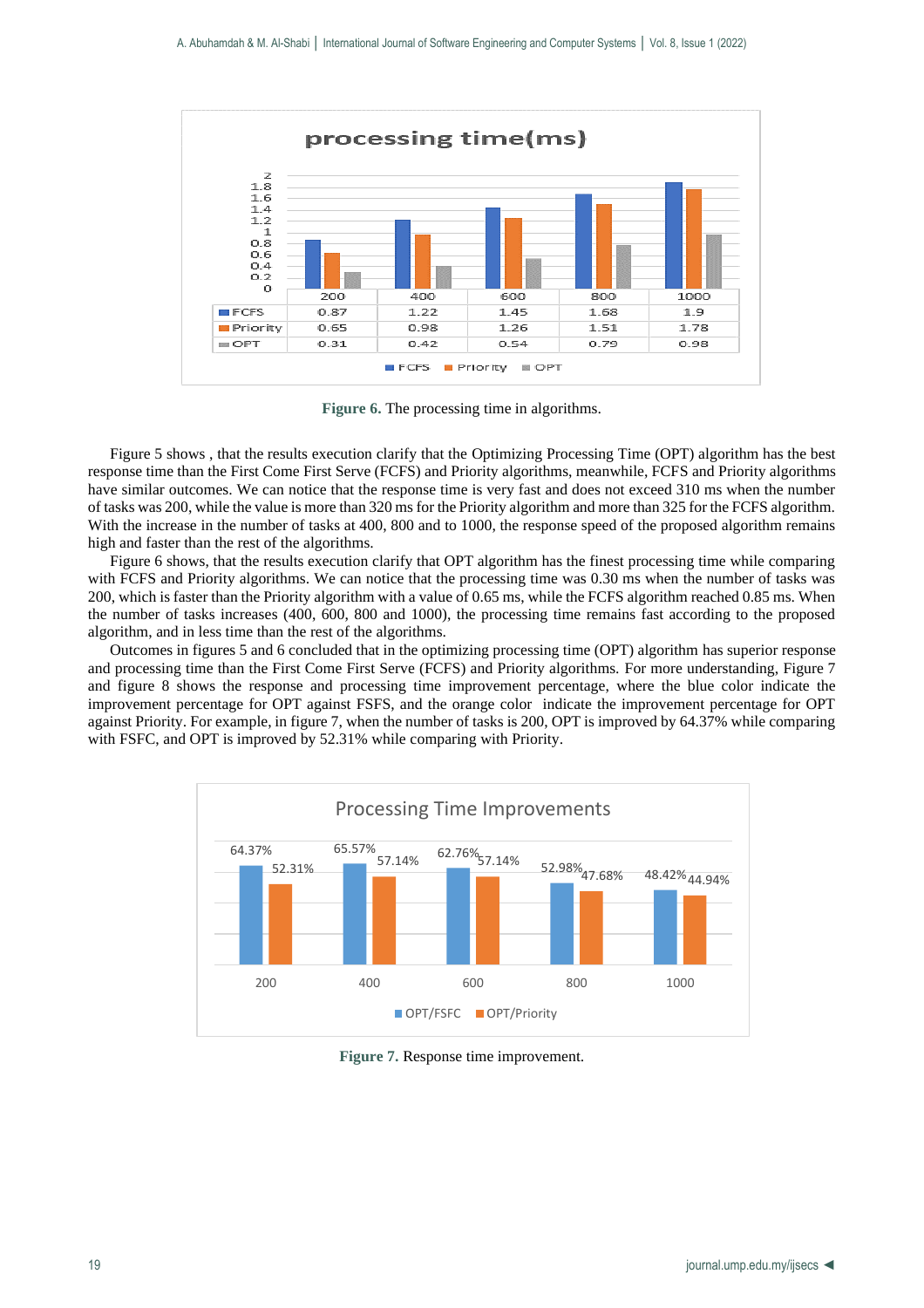

**Figure 8. P**rocessing time improvement.

## **CONCLUSION**

IoT has emerged as one of the most essential and necessary technologies in recent years. In a world where the Internet of Things is rapidly evolving, fog computing has arisen as one of the finest models for IoT applications. In the fog, IoT applications are executed by edge and middle computing nodes, along with physical devices in the cloud system. Fog computing has advanced quickly as a recent technology that has been tested on various occasions. One of the most difficult facets of fog computing is load balancing. So far, several load balancing approaches have been proposed, each of which is suitable for unique settings. The fog and cloud-based platform is employed to offer facilities and solve their difficulties, which could be similar to the needs of the old grid system.

In this study, a load balancing technique was proposed to decrease the processing and response time of fogs to clients. The response time and processing time have been reduced as a result of simulation results.

In this paper, we propose and develop an Optimizing Processing Time (OPT) load balancing method in the fog computing environment using the iFogSim tool. When compared to current algorithms like FCFS and Priority scheduling algorithms in the fog computing environment, the results achieved after implementing our suggested architecture and algorithm are really good; it has delivered minimal execution time and quick response to client requests.

In future, we shall endeavor to examine the negative consequences of service relocation in the future and compare them to the good aspects. The cost of data migration, the cost of purging services, the lowered quality of implementation for purging services, and the traffic for various types of computing nodes are all negative impacts.

## **REFERENCES**

- [1] C. Li, H. Zhuang, Q. Wang, and X. Zhou, "SSLB: self-similarity-based load balancing for large-scale fog computing," *Arab. J. Sci. Eng*., vol. 43, no. 12, pp. 7487–7498, 2018.
- [2] L. Shooshtarian, D. Lan, and A. Taherkordi, "A clustering-based approach to efficient resource allocation in fog computing," in I*nternational Symposium on Pervasive Systems*, Algorithms and Networks, pp. 207–224, 2019.
- [3] C. Mouradian, D. Naboulsi, S. Yangui, R. H. Glitho, M. J. Morrow, and P. A. Polakos, "A comprehensive survey on fog computing: State-of-the-art and research challenges," *IEEE Commun.* Surv. tutorials, vol. 20, no. 1, pp. 416–464, 2017.
- [4] P. Hu, S. Dhelim, H. Ning, and T. Qiu, "Survey on fog computing: architecture, key technologies, applications and open issues," *J. Netw. Comput. Appl*., vol. 98, pp. 27–42, 2017.
- [5] P. Asghari, A. M. Rahmani, and H. H. S. Javadi, "Internet of Things applications: A systematic review," *Comput. Networks*, vol. 148, pp. 241–261, 2019.
- [6] F. Bonomi, R. Milito, J. Zhu, and S. Addepalli, "Fog computing and its role in the internet of things," in *Proceedings of the first edition of the MCC workshop on Mobile cloud computing*, pp. 13–16, 2012.
- [7] E. Marín-Tordera, X. Masip-Bruin, J. García-Almiñana, A. Jukan, G.-J. Ren, and J. Zhu, "Do we all really know what a fog node is? Current trends towards an open definition," *Comput. Commun*., vol. 109, pp. 117–130, 2017.
- [8] O. C. A. W. Group, "OpenFog reference architecture for fog computing," *OPFRA001*, vol. 20817, p. 162, 2017.
- [9] M. Iorga, L. Feldman, R. Barton, M. J. Martin, N. S. Goren, and C. Mahmoudi, "Fog computing conceptual model," *Special Publication (NIST SP), National Institute of Standards and Technology*, Gaithersburg, MD, 2018, https://doi.org/10.6028/NIST.SP.500-325 (Accessed September 1, 2021).
- [10] T. Nazar, N. Javaid, M. Waheed, A. Fatima, H. Bano, and N. Ahmed, "Modified shortest job first for load balancing in cloudfog computing," in *International Conference on Broadband and Wireless Computing*, Communication and Applications, pp. 63–76, 2018.
- [11] C. F. C. Solutions, "Unleash the power of the Internet of Things," *Cisco Syst*. Inc, 2015.
- [12] M. Ketel, "Fog-cloud services for iot," in *Proceedings of the SouthEast Conference*, 2017, pp. 262–264.
- [13] M. Aazam and E.-N. Huh, "Fog computing and smart gateway based communication for cloud of things," in *2014 International Conference on Future Internet of Things and Cloud*, pp. 464–470, 2014.
- [14] T. N. Gia, M. Jiang, A.-M. Rahmani, T. Westerlund, P. Liljeberg, and H. Tenhunen, "Fog computing in healthcare internet of things: A case study on ecg feature extraction," in 2*015 IEEE international conference on computer and information*